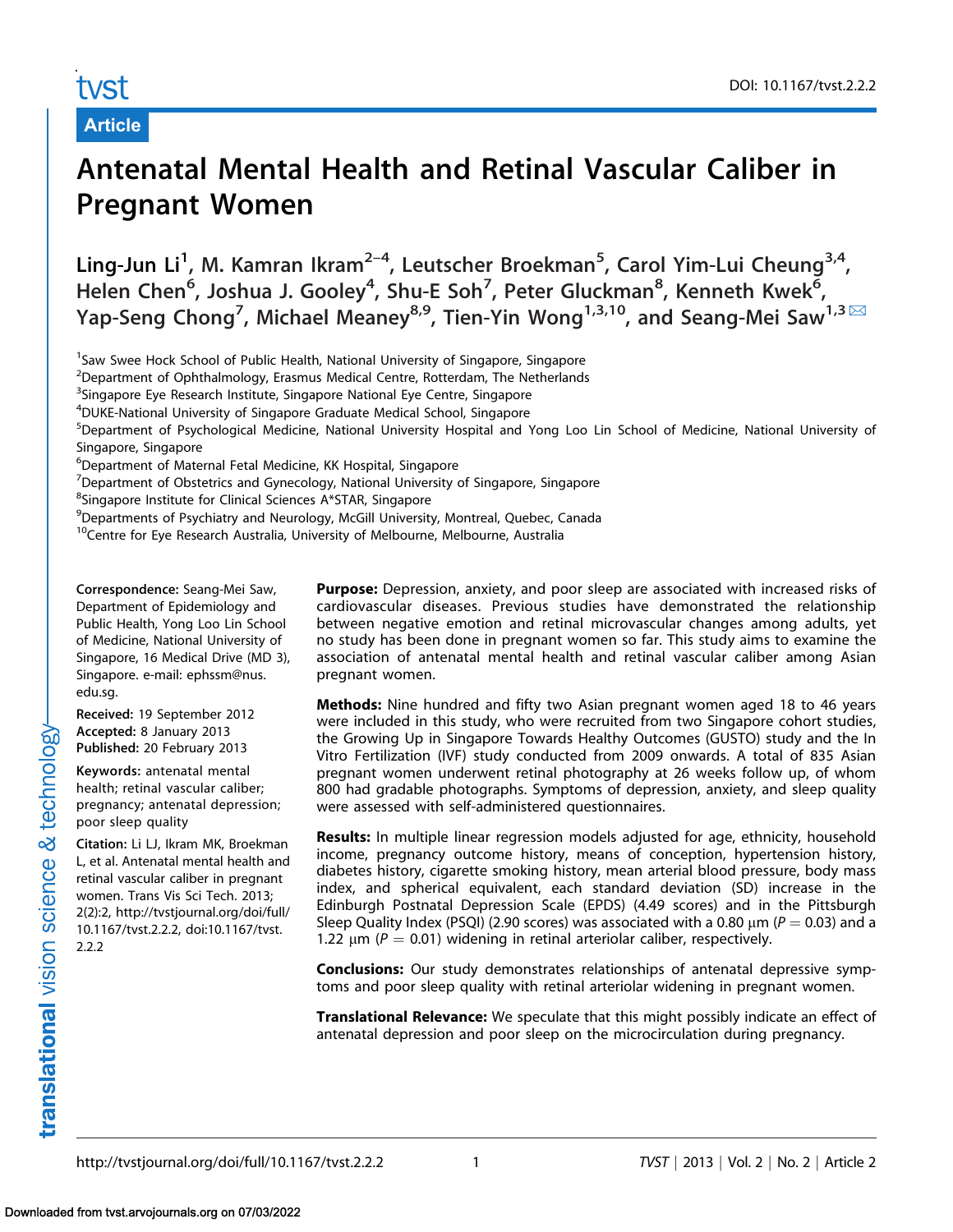# **Introduction**

Depression, anxiety, and poor sleep have been well established to be associated with cardiovascular diseases both in general population and clinical patients with obesity or coronary heart disease. $1-5$ Growing evidence also shows that depression and anxiety during pregnancy is related to adverse maternal outcome such as pre-eclampsia $\delta$  by possibly sharing similar pathophysiology with cardiovascular disease  $(CVD)$ .<sup>[7](#page-8-0)</sup> Since antenatal depression is commonly accompanied by anxiety and poor sleep<sup>8,9</sup> and it affects up to 12.8% of pregnant women<sup>10</sup> in the Caucasian population and 12.2% in the Singapore population<sup>11</sup> during the second trimester, antenatal mental health has become an important public health issue for its influence on further vascular complications. Therefore, it is necessary to study the precise pathophysiological mechanisms to enlighten the association of antenatal depression, anxiety, and poor sleep with hemodynamic circulation.

The retinal circulation is a "window" to the human microvascular system.<sup>12</sup> Many studies have shown that retinal vascular changes (e.g., retinal arteriolar narrowing and venular widening) are associated with vascular risk such as hypertension  $13$  and diabetes,  $14$ as well as coronary heart disease, $15,16$  $15,16$  cardiovascular mortality,  $17$  and stroke.<sup>[18](#page-8-0)</sup> In the general population, several studies have reported a relationship between psychosocial risk factors and retinal vascular signs, suggesting the underlying influence of negative emotion on microvascular process.<sup>[19–23](#page-8-0)</sup> However, the findings of negative emotion and retinal vasculature are inconsistent. For example, Jensen et al. reported a significant relationship between lack of emotional support, increased trait anxiety, more depressive symptoms, $21$  and retinopathy, whereas Kim et al. reported a null relationship between depressive mood and retinopathy.<sup>22</sup> Regarding retinal vascular caliber, Jensen et al. reported patients with higher trait anger and anxiety tended to have narrower retinal arteriolar caliber than those with lower scores in both index, $2<sup>1</sup>$  whereas Nguyen et al. found that patients with type 2 diabetes and depression tended to have wider retinal arteriolar caliber than the control group and patients with type 2 diabetes, but without depression.<sup>2</sup>

To our knowledge, there are no studies on the relationship between symptoms of depression, anxiety, and poor sleep and retinal vascular caliber in pregnant women. Therefore, our study aims to

investigate the association between antenatal mental health and retinal vascular caliber at 26 week gestation among a large number of multi-ethnic Asian pregnant women.

## Methods

#### Study Population

The Growing Up in Singapore Towards Healthy Outcomes (GUSTO) birth cohort (natural conceiving) and the In Vitro Fertilization (IVF) cohort study (conceiving assisted reproductive techniques) consisted of 1248 pregnant women recruited from 2009 to 2010. The inclusion criteria were same for both studies: Singapore citizens or Singapore permanent residents of age 18 years and above, attending the first trimester antenatal dating ultrasound scan clinic at the two major public maternity units of the National University Hospital (NUH) and Kedang Kerbau Women's and Children's Hospital (KKH), intending to eventually deliver in the above named hospitals and to reside in Singapore for the next 5 years. For this study, we only analyzed participants from KKH due to logistic constraints. Among the 1248 total participants at baseline who agreed to join the study, 952 were from KKH, of which 835 participants (response rate  $= 87.71\%$ ) underwent retinal photography. A total of 800 out of 835 pregnant women had gradable retinal photographs (95.81%) taken at the 26 weeks follow up.

Participants were recruited by research coordinators, who received training in conducting the interview and consent process. After a detailed explanation, written informed consent of our retinal sub study was obtained at 26 weeks follow up. This study was approved by both Singhealth Centralized institutional review board and the National Health Group's Domain Specific Review Board and was conducted according to the tenets of the Declaration of Helsinki.

#### Evaluation of Antenatal Mental Health

Symptoms of antenatal depression were measured with the Edinburgh Postnatal Depression Scale (EPDS).[24](#page-8-0) Symptoms of antenatal anxiety were measured with the State-Trait Anxiety Inventory  $(STAI)$ ,  $^{25}$  only the state anxiety subscale was used for the analyses. Antenatal sleep quality was measured with the Pittsburg Sleeping Quality Index  $(PSQI).<sup>26</sup>$  All three assessments were taken at the 26 weeks visit. The EPDS is a widely used, self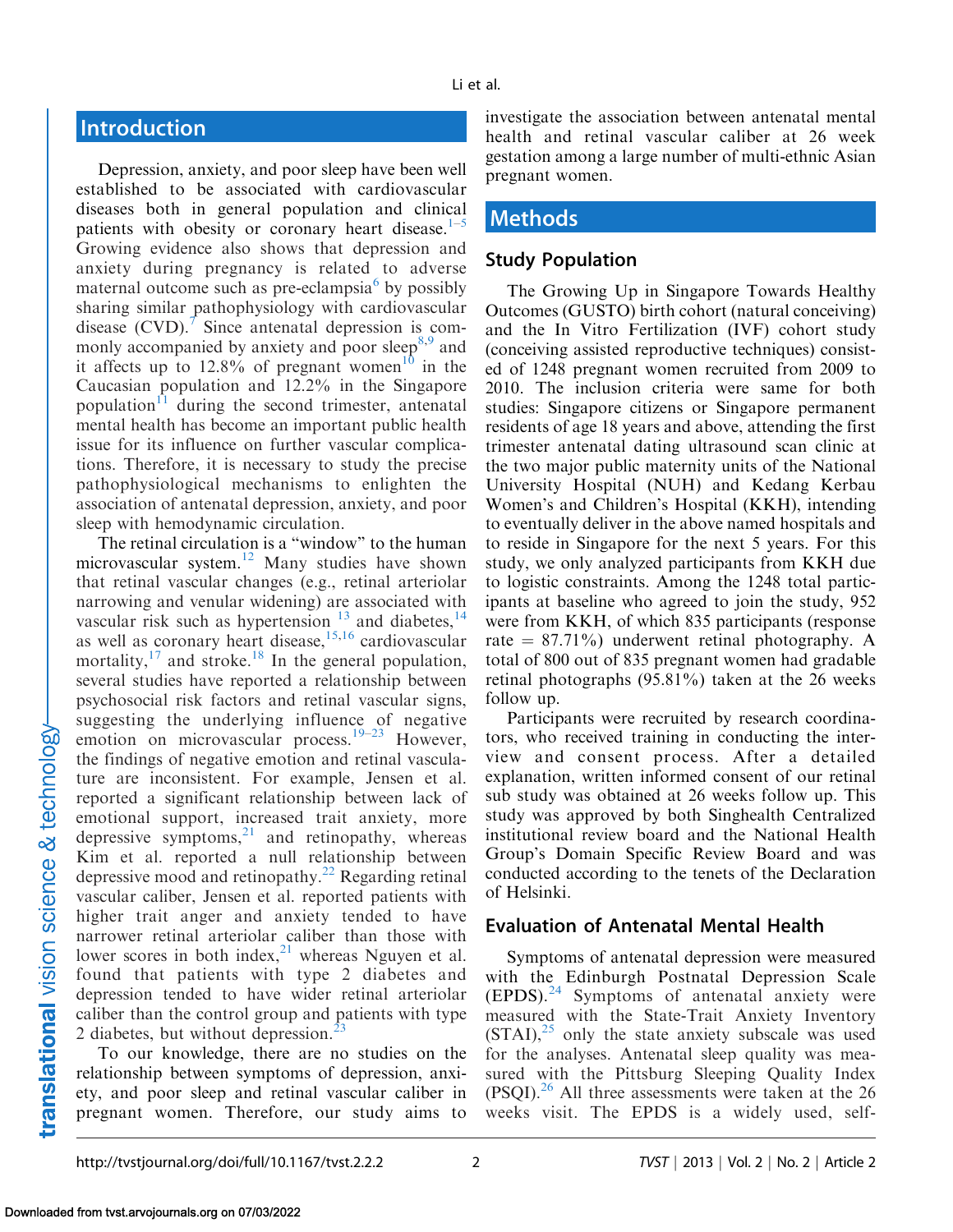administered 10 item screening method for depression in the postnatal period. It has proven to be reliable and sensitive in detecting perinatal depression and has also been used to screen antenatal depression in pregnant women.<sup>[24](#page-8-0)</sup> Based on Spitzer's Research Diagnostic Criteria, a cut off of 12/13 and 14/15 is generally used as its prediction on possible postnatal depression and possible antenatal depression for most women, respectively.<sup>27</sup>

The STAI consists of 40 questions with two subscales, state-anxiety and trait-anxiety, and each summated separately. It is a widely used and accepted measure for anxiety in adults. It differentiates between temporary condition of ''state anxiety'' (a temporary acute anxiety state) and the more general and long standing quality of ''trait anxiety'' (a propensity for general anxiety).<sup>25</sup> In our study, STAI raw scorings and categorized scores were analyzed. Cut off for high STAI score was determined by top the 75 percentile suggested by Nasreen et al. $^{28}$  and Teixeira et al.<sup>29</sup>

The validated PSQI consists of 19 self-rated questions to assess a wide variety of factors relating to sleep quality and the frequency and severity of specific sleep-related problems. The PSQI has seven subscales each of a score of 0 to 3, which together adds up to a total PSQI score with a range of 0 to 21.<sup>[26](#page-9-0)</sup> Participants with PSQI total score of 6 and above are considered as poor sleep quality. $26$ 

### Retinal Photography and Measurements of Retinal Vascular Caliber

Nondilated, right eye digital retinal photographs were taken by using a Canon  $45^{\circ}$  nonmydriatic retinal camera (Model CR-1 Mark II with a 40D SLR digital retinal camera backing; Canon Inc., Tokyo, Japan). Retinal fundus images centered on the optic disc were used for the measurement of retinal vascular parameters according to standard protocols as described in previous reports in adults and children.<sup>17,[30,31](#page-9-0)</sup> We used a newly developed semi-automated computer– assisted program (Singapore I Vessel Assessment [SIVA], version 3.0; National University of Singapore, Singapore) to quantitatively measure the retinal vascular parameters 0.5- to 2.0-disc diameters away from the optic disc margin (Fig.). All visible vessels larger than  $25 \mu m$  crossing through this zone were measured. Estimates of the average diameters of arterioles and venules were calculated based on the revised Knudtson-Parr-Hubbard formula and summarized as central retinal arteriolar caliber and



Figure. Retinal vessel measurements are performed 0.5- to 2.0 disc diameters away from the optic disc margin (zone C) by SIVA software, shown as a green line in the Figure. Estimates of central retinal arteriolar equivalent and central retinal venular equivalent, which represented the average diameters of retinal arterioles and retinal venules, were calculated by the revised Knudtson-Parr-Hubbard formula. Arterioles are marked in red and venules are marked in blue.

central retinal venular caliber.<sup>[32](#page-9-0)</sup> A single grader was masked to measure the retinal vascular parameters using SIVA. Intragrader reliability was assessed in 90 randomly selected retinal photographs from the same pool, and the intraclass correlation coefficient was 0.942 for retinal arteriolar caliber and 0.965 for retinal venular caliber, respectively.

### Other Measurements and Covariates

Blood pressure was measured during the clinic visit with a standard protocol, using the automatic Omron sphygmomanoter (Omron HEM 705 LP; Omron Healthcare Inc., Lake Forest, IL) after 5 minutes of rest.<sup>[22](#page-8-0)</sup> Three separate measurements were taken and their average was calculated. Mean arterial blood pressure (MABP) equals diastolic pressure minus one third of the difference between the systolic and diastolic pressures (MABP = DBP +  $1/3$  [P systolic - P diastolic]).

Standing height was measured by SECA model 213 (Seca, Hamburg, Germany), while weight was measured by SECA model 803 according to standard protocols.<sup>[31](#page-9-0)</sup> Both measurements were separately taken with bare feet two times. If the first two measurements differed by 1.0 cm or 200 g for height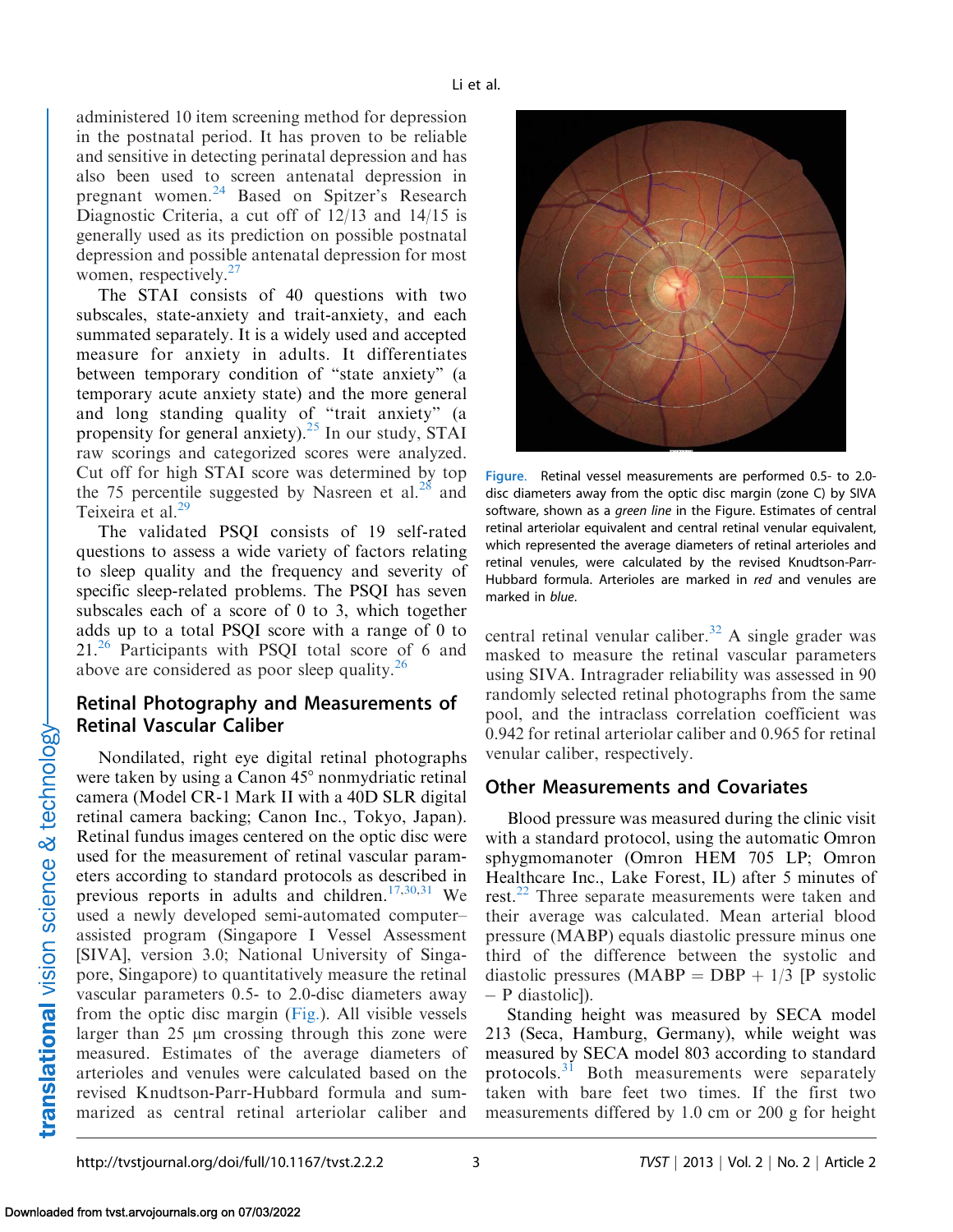or weight, a third measurement was taken for the average calculation. Body mass index (BMI) was calculated as weight divided by the height squared (kilograms per meter squared).

Autorefraction was performed using a Canon Autorefractor RK-F1 (Canon Inc.), where the average from five consecutive readings of sphere and cylinder were obtained. Readings were considered acceptable if the difference between the lowest and highest reading was 0.25 diopters or less. Spherical equivalent was calculated as the sphere plus half of negative cylinder.

Questions on sociodemographic information were completed by parents in either English, Chinese, Malay, or Tamil questionnaires. Household income was classified into five categories as follows: (1) Singapore dollar (SGD) 0 to 999 per month, (2) SGD 1,000 to 1,999 per month, (3) SGD 2,000 to 3,999 per month, (4) SGD 4,000–5,999 per month, and (5) More than or equal to SGD 6,000 per month. Pregnancy outcome history was classified into two categories as follows: (1) No live birth given before, and (2) at least one live birth given. Ethnicity, life style (e.g., alcohol intake and cigarette smoking), and past medical history (e.g., hypertension, diabetes, and depression) were obtained from the clinic interview.

#### Statistical Analysis

Independent variables of interests as EPDS, STAI, and PSDI scores, were all analyzed continuously and categorized into quintiles. EPDS and PSDI scores were further classified into two or four groups by the respective clinical cut offs. Dependent variables as retinal arteriolar and venular caliber were estimated based on two models: model 1: age and ethnicityadjusted; and model 2: multivariate-adjusted including variables in model 1, and later adjusted for household income, pregnancy outcome history, means of conception, hypertension history, diabetes history, cigarette smoking history, MABP, BMI, and spherical equivalent. Backward stepwise modeling was conducted to determine the best-fitting and most parsimonious model. Considering a history of infertility and the stress of fertility treatment would be expected to increase dysphoric mood and disturb sleep, we, therefore, treated means of conception as one of the possible confounders in current analysis. Test of trend was determined by treating quintiles and clinical categories of EPDS, STAI, and PSQI as continuous variables in ordinal scale. Multiple regression models were used to estimate the changes in

retinal vascular caliber with every standard deviation (SD) increase in EPDS/STAI/PSQI scores.

Potential interactions of EPDS/STAI/PSQI scores by ethnicity, EPDS/STAI/PSQI scores by household income, EPDS/STAI/ PSQI scores by means of conception, EPDS/STAI/PSQI scores by cigarette smoking history, EPDS/STAI/PSQI scores by MABP, and EPDS/STAI/PSQI scores by BMI were examined in stratified analyses and as interaction terms in the models. A significant  $P$  value (two-tailed) was defined as less than 0.05. All statistical analyses were performed using PASW 19.0 (SPSS Inc., Chicago, IL).

### Results

[Table 1a](#page-4-0) presents the baseline characteristics of pregnant women with and without gradable retinal photographs. Overall, there were no significant differences between these two groups. [Table 1b](#page-4-0) compares the means of major variables between pregnant women with normal conception and those assisted with IVF productive techniques. Again, there was no difference found across items representing antenatal mental health status or retinal vascular caliber.

[Table 2](#page-5-0) shows the association of depression scores by EPDS with retinal vascular caliber. In multivariate model, each SD increase in EPDS score (4.49 scores) was significantly associated with a  $0.80$ - $\mu$ m larger retinal arteriolar caliber ( $P = 0.03$ ). A similar direction was found for the association between higher quintiles of EPDS total depression score and retinal arteriolar caliber (P trend  $= 0.03$ ). Given the higher value of correlation coefficient  $(R^2)$ , we used a cut off of 14 as possible symptoms of antenatal depression in our participants. Subjects who were classified into doctor referral depression group showed a significant wider retinal arteriolar (123.91 vs. 121.67  $\mu$ m;  $P = 0.04$ ) than those classified into non doctor referral depression group. Furthermore, higher EPDS total depression score was marginally associated with retinal venular widening both in linear regression model and test of trend. However, there was no significant correlation between the STAI total scale and retinal arteriolar (P  $(0.32)$  or venular caliber ( $P = 0.34$ ).

[Table 3](#page-6-0) showed the multivariate analysis of sleep quality and retinal vascular caliber. Each SD increase in PSQI score (2.90 scores) was associated with a 1.22-  $\mu$ m larger retinal arteriolar caliber ( $P = 0.01$ ). A significant association was found in participants with higher PSQI total score quintile and retinal arteriolar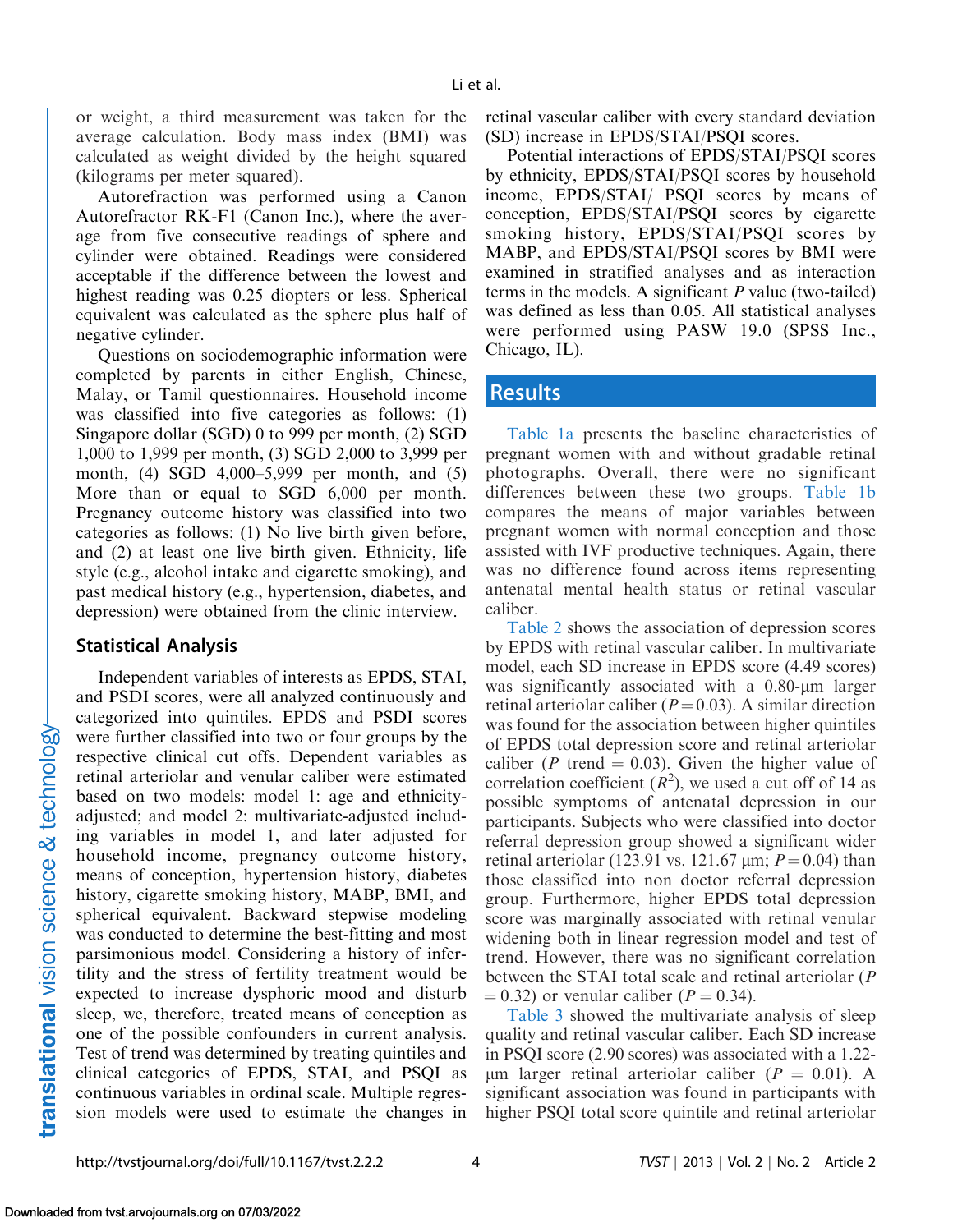<span id="page-4-0"></span>Table 1a. Comparison of Basic Characteristics between the Group with Retinal Photographs Taken and the Group without Retinal Photographs Taken among GUSTO Participants Attending KKH Clinic

|                                          |     | With Retinal Photography<br>$(N = 835)$ | Without Retinal Photography<br>$(N = 117)$ |     |           |                          |            |  |
|------------------------------------------|-----|-----------------------------------------|--------------------------------------------|-----|-----------|--------------------------|------------|--|
| Variables                                |     | Mean or %                               | <b>SD</b>                                  | N   | Mean or % | SD                       | $P$ value* |  |
| Age, yrs                                 | 835 | 30.51                                   | 5.38                                       | 117 | 30.58     | 5.92                     | 0.28       |  |
| Ethnicity                                |     |                                         |                                            |     |           |                          |            |  |
| Chinese                                  | 452 | 54.13%                                  | $\qquad \qquad -$                          | 58  | 49.57%    | $\qquad \qquad -$        | 0.47       |  |
| Malay                                    | 239 | 28.62%                                  | $\qquad \qquad -$                          | 35  | 29.91%    | $\overline{\phantom{0}}$ |            |  |
| Indian                                   | 144 | 17.25%                                  |                                            | 24  | 20.52%    |                          |            |  |
| <b>IVF</b>                               |     |                                         |                                            |     |           |                          |            |  |
| 1. Yes                                   | 71  | 8.50%                                   | $\overline{\phantom{0}}$                   | 4   | 3.42%     | $\overline{\phantom{0}}$ | 0.12       |  |
| 2. No                                    | 764 | 91.50%                                  | $\qquad \qquad$                            | 113 | 96.58%    | $\qquad \qquad$          |            |  |
| Pregnancy outcome history                |     |                                         |                                            |     |           |                          |            |  |
| 1. No live birth                         | 426 | 51.03%                                  | $\overline{\phantom{0}}$                   | 59  | 50.91%    | $\overline{\phantom{0}}$ | 0.96       |  |
| 2. At least one live birth               | 409 | 48.97%                                  |                                            | 58  | 49.09%    |                          |            |  |
| Household income                         |     |                                         |                                            |     |           |                          |            |  |
| 1. SGD 0-999 per month                   | 33  | 3.96%                                   | $\qquad \qquad -$                          | 5   | 4.27%     | $\overline{\phantom{0}}$ | 0.80       |  |
| 2. SGD 1000-1999 per month               | 131 | 15.69%                                  |                                            | 20  | 17.09%    |                          |            |  |
| 3. SGD 2000-3999 per month               | 284 | 34.02%                                  |                                            | 28  | 23.93%    | $\overline{\phantom{0}}$ |            |  |
| 4. SGD 4000-5999 per month               | 211 | 25.27%                                  |                                            | 29  | 24.79%    |                          |            |  |
| 5. $\geq$ SGD 6000 per month             | 176 | 21.08%                                  |                                            | 25  | 21.37%    |                          |            |  |
| Cigarette smoking history                |     |                                         |                                            |     |           |                          |            |  |
| 1. Past or current smokers               | 124 | 14.88%                                  | $\qquad \qquad -$                          | 11  | 9.52%     |                          | 0.15       |  |
| 2. Nonsmokers                            | 711 | 85.12%                                  | $\qquad \qquad -$                          | 106 | 90.48%    | $\overline{\phantom{0}}$ |            |  |
| Mean arterial blood pressure, mm Hg      | 835 | 81.78                                   | 9.11                                       | 117 | 80.37     | 9.87                     | 0.58       |  |
| BMI, kg/m <sup>2</sup>                   | 835 | 26.27                                   | 4.8                                        | 117 | 26.81     | 4.68                     | 0.40       |  |
| Right eye spherical equivalent, diopters | 835 | $-2.28$                                 | 2.67                                       | 117 | $-1.93$   | 1.85                     | 0.65       |  |
| <b>EPDS</b>                              | 803 | 8.08                                    | 4.49                                       | 63  | 7.46      | 4.19                     | 0.29       |  |
| <b>STAI</b>                              |     |                                         |                                            |     |           |                          |            |  |
| 1. State anxiety score                   | 801 | 35.63                                   | 9.88                                       | 63  | 34.22     | 9.72                     | 0.27       |  |
| 2. Trait anxiety score                   | 801 | 37.40                                   | 9.17                                       | 63  | 36.23     | 9.76                     | 0.32       |  |
| 3. STAI total score                      | 801 | 72.54                                   | 18.26                                      | 63  | 70.45     | 18.82                    | 0.37       |  |
| <b>PSQI</b>                              | 483 | 5.71                                    | 2.90                                       | 39  | 5.73      | 3.10                     | 0.98       |  |

\* Student *t*-test or  $\lambda^2$  $\lambda^2$  test (2-sided).

widening (P trend  $= 0.02$ ). Compared with participants clinically classified into normal sleeping quality, those clinically classified into abnormal sleeping quality had a wider retinal arteriolar caliber (125.23 vs. 122.88  $\mu$ m, P trend = 0.01) and a marginally larger retinal venular caliber (172.31 vs. 174.80  $\mu$ m, P trend  $= 0.05$ ). There was no association found between PSQI score and retinal venular caliber.

Finally, we evaluated the relationship of EPDS/ STAI/PSQI scores with retinal vascular caliber by evaluating the potential effect modifiers. No significant interactions were found in EPDS/STAI/PSQI scores by ethnicity, EPDS/STAI/PSQI scores by

household income, EPDS/STAI/ PSQI scores by means of conception, EPDS/STAI/PSQI scores by cigarette smoking history, EPDS/STAI/PSQI scores by MABP, or EPDS/STAI/PSQI scores by BMI.

## **Discussion**

Our study showed that antenatal depressive symptoms and poor sleep quality were significantly associated with wider retinal arteriolar caliber, but not with retinal venular caliber in Asian pregnant women. Antenatal anxious symptoms were not associated with retinal vascular caliber.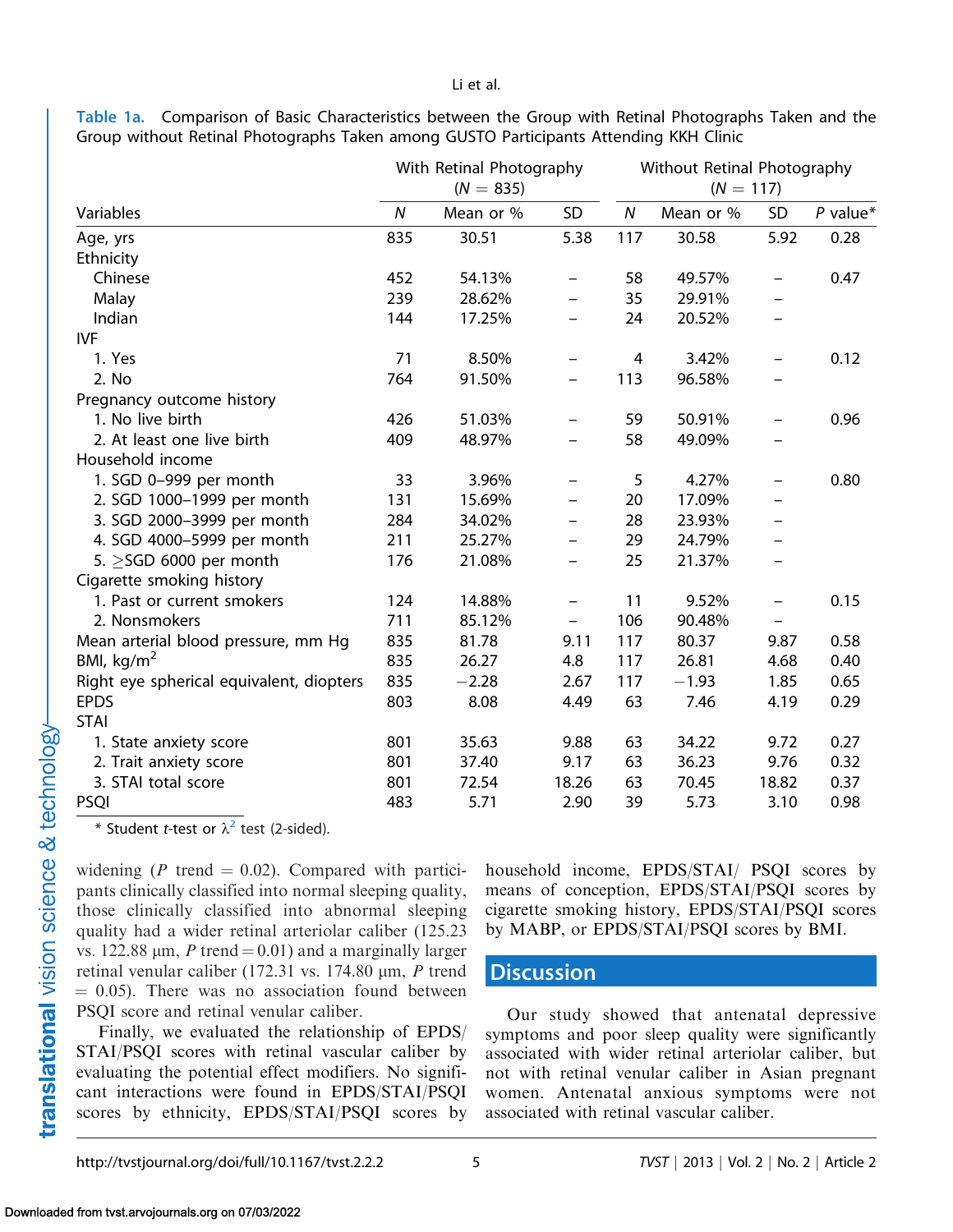|                                        |     | Without IVF ( $N = 764$ ) |       | With IVF $(N = 71)$ |           |       |            |  |
|----------------------------------------|-----|---------------------------|-------|---------------------|-----------|-------|------------|--|
| Variables                              |     | Mean or %                 | SD    | N                   | Mean or % | SD.   | $P$ value* |  |
| Age, yrs                               | 730 | 30.23                     | 5.49  | 67                  | 34.07     | 3.02  | < 0.001    |  |
| Mean arterial blood pressure, mm Hq    | 607 | 81.67                     | 9.09  | 52                  | 83.95     | 9.68  | 0.09       |  |
| BMI, $kg/m2$                           | 731 | 26.30                     | 4.58  | 66                  | 26.77     | 4.25  | 0.42       |  |
| <b>EPDS</b>                            | 720 | 8.18                      | 4.59  | 66                  | 7.38      | 3.67  | 0.10       |  |
| <b>STAI</b>                            |     |                           |       |                     |           |       |            |  |
| 4. State anxiety score                 | 715 | 35.74                     | 9.79  | 66                  | 34.45     | 10.50 | 0.31       |  |
| 5. Trait anxiety score                 | 710 | 37.59                     | 9.25  | 66                  | 36.17     | 8.27  | 0.28       |  |
| 6. STAI total score                    | 718 | 72.76                     | 18.27 | 66                  | 70.52     | 17.61 | 0.36       |  |
| <b>PSQI</b>                            | 424 | 5.69                      | 2.81  | 48                  | 5.60      | 3.06  | 0.85       |  |
| Central retinal arteriolar caliber, um | 752 | 120.97                    | 8.97  | 67                  | 120.27    | 8.71  | 0.54       |  |
| Central retinal venular caliber, um    | 752 | 171.50                    | 12.33 | 67                  | 168.37    | 13.28 | 0.05       |  |

<span id="page-5-0"></span>Table 1b. Comparison of Major Variables between Participants with Normal Conception and Participants Assisted with Productive Techniques in KKH Clinic

\* Student t-test (2-sided).

Thus far, several previous studies have reported inconsistent results. Nguyen et al. found a trend of widening retinal arteriolar caliber across the control group, the group of type 2 diabetic patients without depression and the group of type 2 diabetic patients with major depression (P trend  $= 0.02$ ), while Cheung et al. reported that ''vital exhaustion'', which was measured by Maastricht questionnaire, to capture symptoms of unusual fatigue and feelings of rejection, was associated with generalized retinal venular widening[.19](#page-8-0) Two other cross-sectional studies also reported an association between retinopathy signs with depressive moods.<sup>21,22</sup> However, prospective data from the Rotterdam Study consisting of 3,605 participants who were followed for an average 9.0 years, reported that retinal vascular calibers were associated neither with incident depressive symptoms nor depressive syndrome.<sup>[20](#page-8-0)</sup>

We have previously reported that elevated blood pressure and maternal obesity during pregnancy were associated with abnormal retinal vascular signs, such as retinal arteriolar narrowing, retinal venular widening, and also accompanied with other changes on retinal arteriolar fractal dimension, retinal arteriolar branching angle, and retinal venular curvature tortuosity in the same cohort.<sup>[33,34](#page-9-0)</sup> In the current study, we provided new data on antenatal depressive symptoms and maternal microcirculation. This study focused on antenatal depression, which refers to both major and minor episodes during pregnancy.<sup>[35](#page-9-0)</sup> Antenatal depression is reported to be most common in the second trimester of the pregnancy.<sup>[36](#page-9-0)</sup> Several

mechanisms may hypothetically underlie the associations between mental problems during pregnancy and wider retinal arteriolar caliber, including inflammatory response and endothelial dysfunction. First, Gold et al. showed that hypercortisolism in patients with major depression could contribute to increases in visceral fat mass, portal and peripheral free fatty acids, which further promotes endothelial inflammation in terms of higher level of tumor necrosis factor  $\alpha$ (TNF- $\alpha$ ), interleukin 6 (IL-6), and C-reactive protein  $(CRP)$ .<sup>[8](#page-8-0)</sup> In the early phase of an inflammatory response, hyperemia is often noted and it probably reflects an initial reaction of arterioles.<sup>[37](#page-9-0)</sup> Endothelial cells may be the main factor contributing to the early dilatory response of arterioles to inflammation, by means of producing more nitric oxide (NO) to further relax vascular smooth muscle. $37$  Second, impaired brachial artery flow-mediated dilation (FMD) and depletion of circulating  $CD34/KDR<sup>+</sup>$  endothelial progenitor cells (EPC) has also been found to be associated with higher depression and anxiety scores in a recent study, examining the link between vascular disease and depression.<sup>38</sup> Last, a number of mechanisms have been proposed for the pathophysiology of maternal depression by the hormones (e.g., estrogen and progesterone) involved in the pathway. $35$  Estrogen-mediated endothelial NO synthase (eNOS) upregulation modulates eNOS expression in the fetal pulmonary endothelium, optimizing the capacity for NO-mediated pulmonary vasodilation at birth.<sup>39</sup> It might imply possible eNOS-mediated effects on maternal vasodilation due to the rapid increase of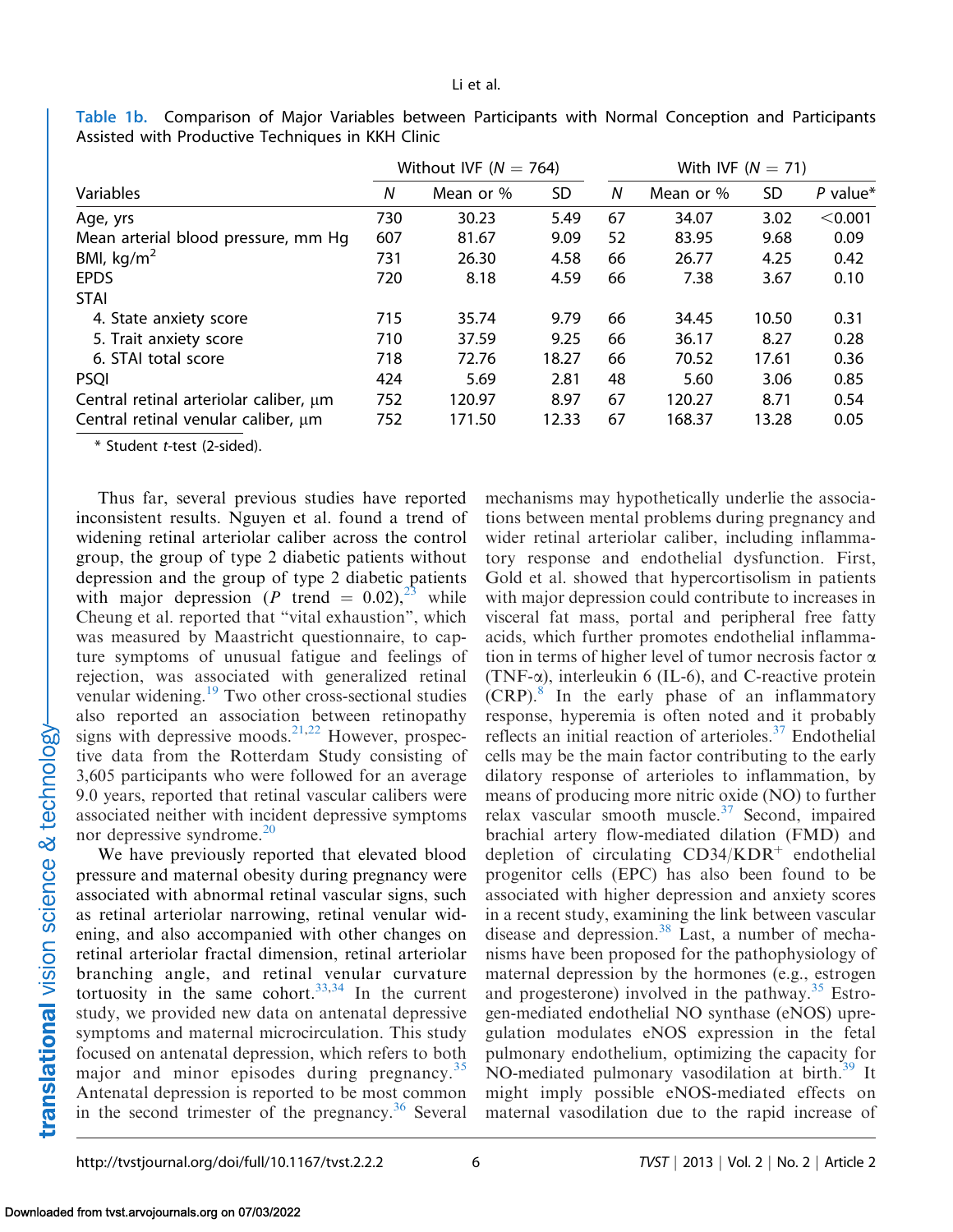<span id="page-6-0"></span>Table 2. Multivariate Analysis of Association between Depression Scores and Retinal Vascular Caliber in GUSTO Participants with Retinal Photography Taken during a 26 Week Visit

|                                       |     |                 |           | Retinal Arteriolar Caliber | <b>Retinal Venular Caliber</b> |                 |           |                      |      |
|---------------------------------------|-----|-----------------|-----------|----------------------------|--------------------------------|-----------------|-----------|----------------------|------|
|                                       |     | Model 1*        |           | Model 2 <sup>+</sup>       |                                | Model 1*        |           | Model 2 <sup>+</sup> |      |
| Each SD Increase                      | N   | $\beta$ or Mean | <b>SE</b> | $\beta$ or Mean            | <b>SE</b>                      | $\beta$ or Mean | <b>SE</b> | $\beta$ or Mean      | SE.  |
| EPDS score (4.49 score)               | 786 | 0.57            | 0.33      | 0.80                       | 0.39                           | 0.61            | 0.45      | 1.06                 | 0.54 |
| P value                               |     | 0.08            |           | 0.03                       |                                | 0.17            |           | 0.05                 |      |
| EPDS score in quintiles               |     |                 |           |                            |                                |                 |           |                      |      |
| $1^{\text{st}}$ quintile, $\leq$ 4.0  | 180 | 120.65          | 0.71      | 121.11                     | 1.80                           | 170.84          | 0.98      | 168.37               | 2.55 |
| $2^{\text{nd}}$<br>quintile, 4.1-7.0  | 198 | 121.09          | 0.66      | 121.52                     | 1.75                           | 171.28          | 0.91      | 169.74               | 2.49 |
| $3^{\text{rd}}$<br>quintile, 7.1-9.0  | 131 | 121.17          | 0.81      | 121.74                     | 1.84                           | 171.62          | 1.12      | 170.33               | 2.61 |
| 4 <sup>th</sup><br>quintile, 9.1-12.0 | 154 | 121.14          | 1.74      | 122.20                     | 1.74                           | 171.90          | 1.02      | 170.49               | 2.47 |
| $5^{\text{th}}$<br>quintile, $>12.0$  | 123 | 122.42          | 0.83      | 123.75                     | 1.86                           | 172.56          | 1.15      | 171.87               | 2.47 |
| P for trend                           |     | 0.13            |           | 0.03                       |                                | 0.21            |           | 0.04                 |      |
| EPDS screening cut off                |     |                 |           |                            |                                |                 |           |                      |      |
| Nonreferral depression, <14           | 688 | 121.01          | 1.38      | 121.67                     | 1.27                           | 171.38          | 0.53      | 169.72               | 4.00 |
| Doctor referral depression, $\geq$ 14 | 98  | 122.43          | 0.83      | 123.91                     | 2.82                           | 172.56          | 1.15      | 172.18               | 1.81 |
| P for trend                           |     | 0.11            |           | 0.04                       |                                | 0.35            |           | 0.15                 |      |

Abbreviation: SE, standard error.

\* Adjusted for age and ethnicity.

† Adjusted for age, ethnicity, household income, pregnancy outcome history, means of conception, hypertension history, diabetes history, cigarette smoking history, MABP, BMI, and spherical equivalent.

gestational estrogen. Despite the study by Mariak et al. reporting that estrogens have a great vasodilatation effect on retinal arterioles in healthy women,  $40$  we are not able to further explain whether this association between antenatal depressive symptoms and retinal arteriolar widening is specific for pregnant women, due to the fact that we do not have non pregnant Singapore women as a control group to evaluate the baseline association between depression and retinal vascular caliber.

Although anxiety is often a comorbid disorder with depression during pregnancy, and we did not observe any significant associations between anxiety and retinal vascular caliber. This is in agreement with Chen et al.<sup>[41](#page-9-0)</sup> in Hong Kong Chinese, yet in disagreement with Jensen et al. in multi-ethnic Americans.<sup>[21](#page-8-0)</sup> The possible explanation for this might be due to difference in the nature of studied population such as age, ethnicities, duration of anxiety, and specific hormone level in vivo. Thus, it requires further studies to investigate the relationship between antenatal anxiety and retinal microvasculation.

As poor sleep is prevalent in patients with major depression with up to 90% of patients reporting frequent insomnia symptoms, $<sup>4</sup>$  $<sup>4</sup>$  $<sup>4</sup>$  it is not surprising to</sup>

find that sleep was also associated with changes in retinal arteriolar caliber in our study. It has been shown that sleep is crucial for the maintenance and restoration of homeostasis through the regulation of energy, repair and infection control, and is important for neuronal activity.<sup>3</sup> Consequently, deprivation of sleep or sleep disorders may be associated with CVD disease.<sup>[42,43](#page-9-0)</sup> Similarly to antenatal depression, sleep quality may affect susceptibility to infection with increased levels of high-sensitivity CRP, TNF-a, IL-6, and inflammatory cytokines.<sup>44,45</sup> Our study showed that poorer sleep quality was associated with wider retinal arteriolar caliber, which might imply the same influence of early and acute state of inflammation on arteriolar blood flow.

The strengths of our study include retinal vessel caliber measurements in a large cohort of pregnant women, using a standardized protocol for retinal vascular caliber measurement, widely used reliable measures for symptoms of antenatal depression, anxiety, and sleep quality assessments, and detailed information on a wide range of potential confounders. There are limitations of our study. First, the cross-sectional nature of the 26 week gestational age measures will not be able to establish the temporal sequence of antenatal depression and sleep quality

Downloaded from tvst.arvojournals.org on 07/03/2022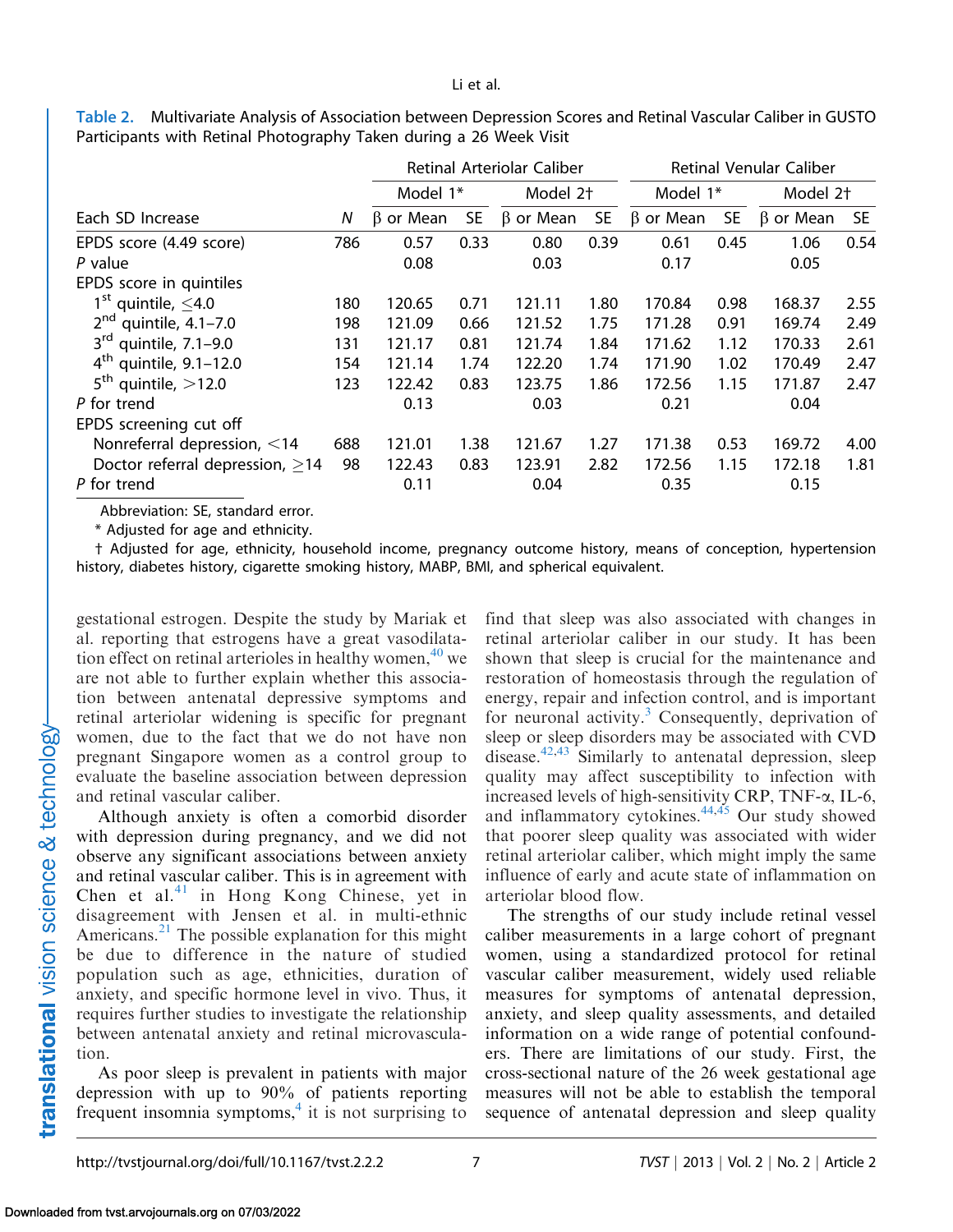Table 3. Multivariate Analysis between Sleeping Quality Index and Retinal Vascular Caliber in GUSTO Participants with Retinal Photography Taken during a 26 Week Visit

|                                      |     | Retinal Arteriolar Caliber |            |                      |      | Retinal Venular Caliber |      |                      |      |
|--------------------------------------|-----|----------------------------|------------|----------------------|------|-------------------------|------|----------------------|------|
|                                      |     | Model 1*                   |            | Model 2 <sup>+</sup> |      | Model 1*                |      | Model 2 <sup>+</sup> |      |
|                                      |     | $\beta$ or                 | $\beta$ or |                      |      | $\beta$ or              |      | $\beta$ or           |      |
| Each SD Increase                     | Ν   | Mean, µm                   | <b>SE</b>  | Mean, µm             | SE   | Mean, µm                | SE   | Mean, µm             | SE   |
| In PSQI (2.9 score)                  | 472 | 1.35                       | 0.43       | 1.22                 | 0.47 | 1.42                    | 0.59 | 0.71                 | 0.66 |
| $P$ value                            |     | < 0.01                     |            | 0.01                 |      | 0.02                    |      | 0.29                 |      |
| PSQI score in quintiles              |     |                            |            |                      |      |                         |      |                      |      |
| $1^{\rm st}$<br>quintile, $\leq$ 3.0 | 115 | 119.53                     | 0.88       | 122.88               | 2.30 | 169.41                  | 1.19 | 171.27               | 3.20 |
| $2^{nd}$<br>quintile, 3.1-5.0        | 136 | 119.91                     | 0.81       | 122.84               | 2.15 | 170.26                  | 1.10 | 172.94               | 2.99 |
| $3^{\text{rd}}$<br>quintile, 5.1-6.0 | 67  | 120.90                     | 1.13       | 124.85               | 2.44 | 173.38                  | 1.52 | 175.62               | 3.41 |
| 4 <sup>th</sup><br>quintile, 6.1-8.0 | 72  | 122.19                     | 1.09       | 125.18               | 2.44 | 173.75                  | 1.47 | 176.66               | 3.40 |
| $5^{\text{th}}$<br>quintile, $>8.0$  | 80  | 123.15                     | 1.02       | 125.57               | 2.39 | 172.57                  | 1.37 | 171.91               | 3.33 |
| P for trend                          |     | < 0.01                     |            | 0.02                 |      | 0.02                    |      | 0.27                 |      |
| PSQI screening cut off               |     |                            |            |                      |      |                         |      |                      |      |
| $\leq$ 5, normal sleep quality       | 253 | 119.74                     | 0.62       | 122.88               | 2.11 | 169.87                  | 0.83 | 172.31               | 2.97 |
| $>5$ , abnormal sleep quality        | 219 | 122.16                     | 0.63       | 125.23               | 2.21 | 173.19                  | 0.84 | 174.80               | 3.11 |
| P for trend                          |     | < 0.01                     |            | 0.01                 |      | < 0.01                  |      | 0.05                 |      |

\* Adjusted for age and ethnicity.

† Adjusted for age, ethnicity, household income, pregnancy outcome history, means of conception, hypertension history, diabetes history, cigarette smoking history, MABP, BMI, and spherical equivalent.

with retinal vascular caliber. Second, the self-administered psychological measures (EPDS, STAI, and PSQI) have not been validated in our local pregnant women, and no structured diagnostic interviews were conducted. As the questionnaires were all filled in a single sitting, there could have been a response set bias. Last, selection bias may have affected our results, since only participants recruited in KKH with gradable photographs were studied. Our findings on association of antenatal mental health and retinal vascular caliber still need to be examined in further studies, especially in longitudinal studies.

Since retinal and cerebral vessels shared similar anatomic, embryologic, and functional features, retinal vascular abnormalities were shown to be closely correlated with cerebral circulation.<sup>36</sup> Our finding that pregnant women with antenatal depressive symptoms and poor sleep quality had greater retinal arteriolar vasodilatation might not only help to provide pathophysiological mechanism in how antenatal depression and poor sleep quality interact with maternal microhemodynamic changes, but also imply possible changes of cerebral blood flow in pregnant women with higher depression scores. Thus, the translational relevance reflected from our study is that retinal vasculature may shed lights on the correlation between mental health and microvasculature.

In conclusion, our study showed associations of antenatal depressive symptoms and poor sleep quality with retinal vascular caliber changes (arteriolar widening) among pregnant women. No association was found between antenatal anxiety and retinal vascular caliber. The findings suggest a possible impact of symptoms of antenatal depression and poor sleep on microcirculation in vivo during pregnancy.

## Acknowledgments

Grant information: This study is funded by the National Health and Medical Research Council, Singapore (NMRC/TCR/004-NUS/2008, NMRC/ STaR/0003/2008 and NMRC/CG/SERI/2010).

Disclosure: L.-J. Li, None; M.K. Ikram, None; L. Broekman, None; C.Y.-L. Cheung, None; H. Chen, None; J.J. Gooley, None; S.-E. Soh, None; P. Gluckman, None; K. Kwek, None; Y.-S. Chong, None; M. Meaney, None; T.-Y. Wong, None; S.-M. Saw, None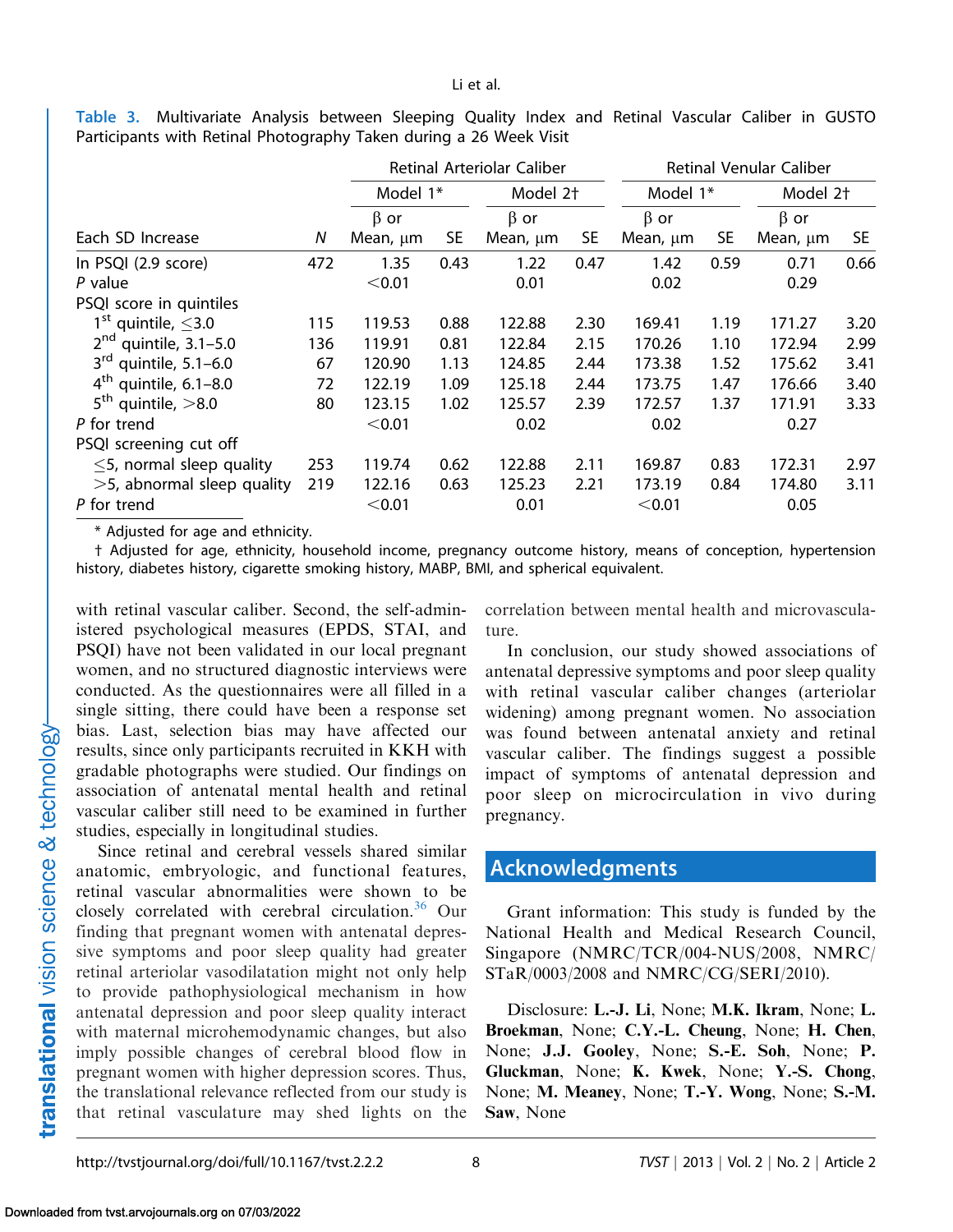# <span id="page-8-0"></span>**References**

- 1. Nicholson A, Kuper H, Hemingway H. Depression as an aetiologic and prognostic factor in coronary heart disease: a meta-analysis of 6362 events among 146 538 participants in 54 observational studies. Eur Heart J 2006;27:2763–2774.
- 2. Carney RM, Freedland KE. Depression, mortality, and medical morbidity in patients with coronary heart disease. Biol Psychiatry 2003;54: 241–247.
- 3. Miller MA, Cappuccio FP. Inflammation, sleep, obesity and cardiovascular disease. Curr Vasc Pharmacol 2007;5:93–102.
- 4. Motivala SJ. Sleep and Inflammation: psychoneuroimmunology in the context of cardiovascular disease. Ann Behav Med 2011;42(2):141–152.
- 5. Fiedorowicz JG, He J, Merikangas KR. The association between mood and anxiety disorders with vascular diseases and risk factors in a nationally representative sample. J Psychosom Res 2011;70:145–154.
- 6. Qiu C, Sanchez SE, Lam N, Garcia P, Williams MA. Associations of depression and depressive symptoms with preeclampsia: results from a Peruvian case-control study. BMC Womens Health 2007;7:15.
- 7. Rodie VA, Freeman DJ, Sattar N, Greer IA. Preeclampsia and cardiovascular disease: metabolic syndrome of pregnancy? Atherosclerosis 2004; 175:189–202.
- 8. Gold PW, Chrousos GP. The endocrinology of melancholic and atypical depression: relation to neurocircuitry and somatic consequences. Proc Assoc Am Physicians 1999;111:22–34.
- 9. Kop WJ, Synowski SJ, Gottlieb SS. Depression in heart failure: biobehavioral mechanisms. Heart Fail Clin 2011;7:23–38.
- 10. Bennett HA, Einarson A, Taddio A, Koren G, Einarson TR. Prevalence of depression during pregnancy: systematic review. Obstet Gynecol 2004;103:698–709.
- 11. Chee CY, Chong YS, Ng TP, Lee DT, Tan LK, Fones CS. The association between maternal depression and frequent non-routine visits to the infant's doctor–a cohort study. J Affect Disord 2008;107:247–253.
- 12. Wong TY, Klein R, Klein BE, Tielsch JM, Hubbard L, Nieto FJ. Retinal microvascular abnormalities and their relationship with hypertension, cardiovascular disease, and mortality. Surv Ophthalmol 2001;46:59–80.
- 13. Wong TY, Klein R, Sharrett AR, et al. Retinal arteriolar diameter and risk for hypertension. Ann Intern Med 2004;140:248–255.
- 14. Wong TY, Klein R, Sharrett AR, et al. Retinal arteriolar narrowing and risk of diabetes mellitus in middle-aged persons. JAMA 2002;287:2528– 2533.
- 15. McGeechan K, Liew G, Macaskill P, et al. Metaanalysis: retinal vessel caliber and risk for coronary heart disease. Ann Intern Med 2009; 151:404–413.
- 16. Wong TY, Klein R, Sharrett AR, et al. Retinal arteriolar narrowing and risk of coronary heart disease in men and women. The Atherosclerosis Risk in Communities Study. JAMA 2002;287: 1153–1159.
- 17. Wong TY, Klein R, Nieto FJ, et al. Retinal microvascular abnormalities and 10-year cardiovascular mortality: a population-based case-control study. Ophthalmology 2003;110:933–940.
- 18. McGeechan K, Liew G, Macaskill P, et al. Prediction of incident stroke events based on retinal vessel caliber: a systematic review and individual-participant meta-analysis. Am J Epidemiol 2009;170:1323–1332.
- 19. Cheung N, Rogers S, Mosley TH, Klein R, Couper D, Wong TY. Vital exhaustion and retinal microvascular changes in cardiovascular disease: atherosclerosis risk in communities study. Psychosom Med 2009;71:308–312.
- 20. Ikram MK, Luijendijk HJ, Hofman A, et al. Retinal vascular calibers and risk of late-life depression: the Rotterdam Study. Am J Geriatr Psychiatry 2010;18:452–455.
- 21. Jensen RA, Shea S, Ranjit N, et al. Psychosocial risk factors and retinal microvascular signs: the multi-ethnic study of atherosclerosis. Am J Epidemiol 2010;171:522–531.
- 22. Kim DH, Newman AB, Hajjar I, et al. Retinal microvascular signs and functional loss in older persons: the cardiovascular health study. Stroke 2011;42:1589–1595.
- 23. Nguyen TT, Wong TY, Islam FM, et al. Evidence of early retinal microvascular changes in patients with type 2 diabetes and depression. *Psychosom* Med 2010;72:535–538.
- 24. Cox JL, Holden JM, Sagovsky R. Detection of postnatal depression. Development of the 10-item Edinburgh postnatal depression scale. Br J Psychiatry 1987;150:782–786.
- 25. Kendall PC, Finch AJ, Jr., Auerbach SM, Hooke JF, Mikulka PJ. The State-Trait Anxiety Inventory: a systematic evaluation. J Consult Clin Psychol 1976;44:406–412.

translational vision science & technology